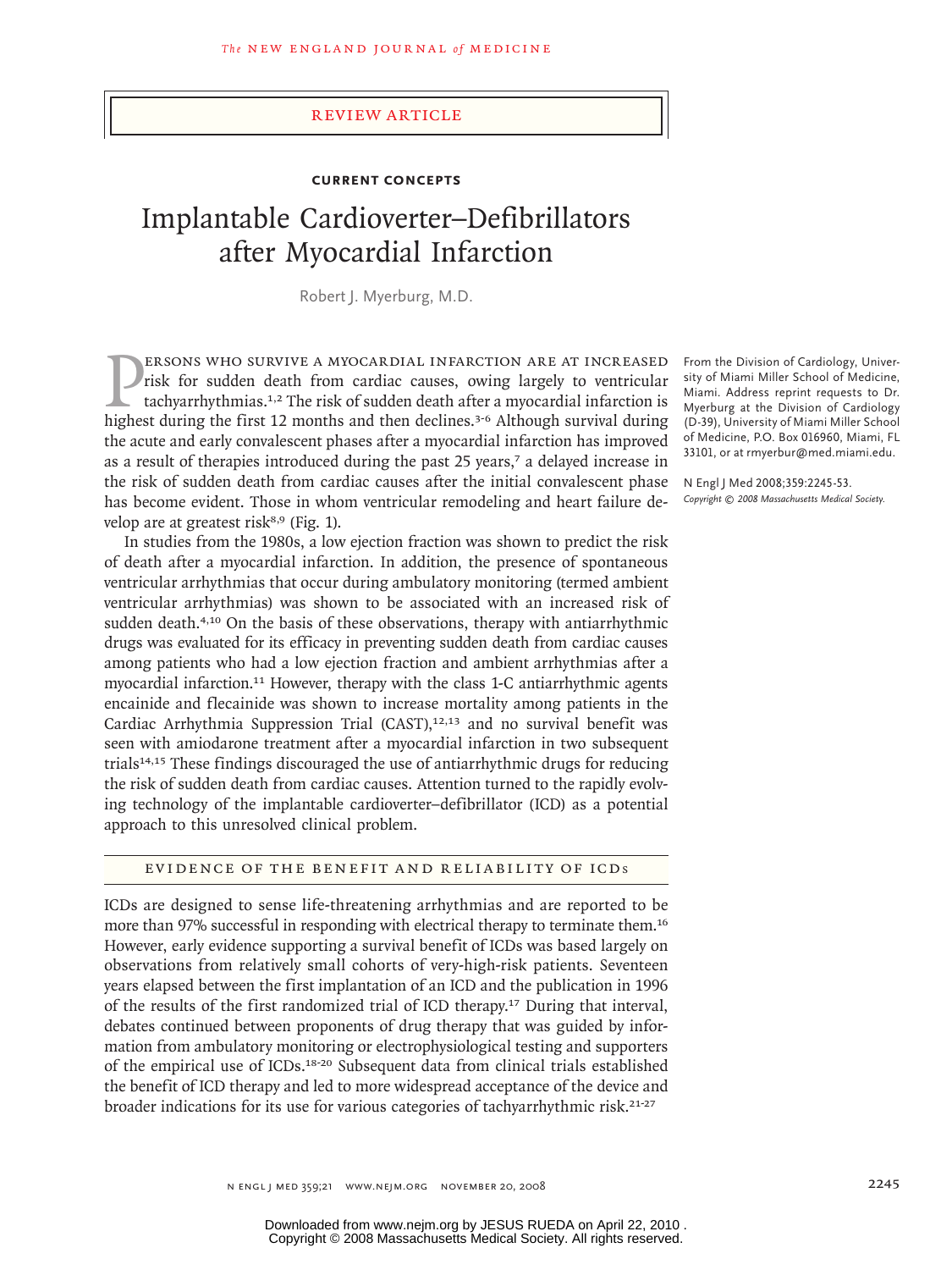

**Figure 1. Pathophysiology of Life-Threatening Tachyarrhythmias in Coronary Heart Disease.**

Short- and long-term risks of ventricular tachycardia or ventricular fibrillation, and of recurrent events, are related to the presence of transient or persistent physiological factors. Ventricular tachycardia or ventricular fibrillation caused by transient ischemia (Panel A) and the acute phase of myocardial infarction (24 to 48 hours after onset) (Panel B) are not predictive of recurrent events if recurrent ischemia is preventable. In contrast, ventricular tachycardia or ventricular fibrillation associated with healed myocardial tissue, with or without acute transient ischemia (Panel C), is associated with the risk of recurrence. Long-standing ischemic cardiomyopathy (Panel D), especially when accompanied by heart failure, establishes a substrate associated with the long-term risk of ventricular tachycardia or ventricular fibrillation. (Modified from Huikuri et al.<sup>1</sup>)

> Randomized trials have investigated the use of an ICD for both primary and secondary prevention.28 ICD therapy for secondary prevention targets patients who have survived a life-threatening ventricular arrhythmia, as well as selected high-risk patients who have unexplained syncope that is thought to be due to tachyarrhythmias. Primary prevention targets high-risk patients in whom life-threatening arrhythmias have not yet occurred.

The cumulative results of three secondary-tion stabilizes as the infarct evolves (Fig. 1B). prevention trials have led to a general acceptance of ICD therapy for most survivors of tachyarrhythmic cardiac arrest.<sup>22,24,25</sup> The major exceptions are patients in whom arrhythmias are triggered by transient or reversible conditions. For example, ventricular fibrillation or ventricular tachycardia that occurs during the acute phase of a myocardial infarction (the first 24 to 48 hours) is caused by electrophysiological changes that are due to acute ischemia and injury, and the condi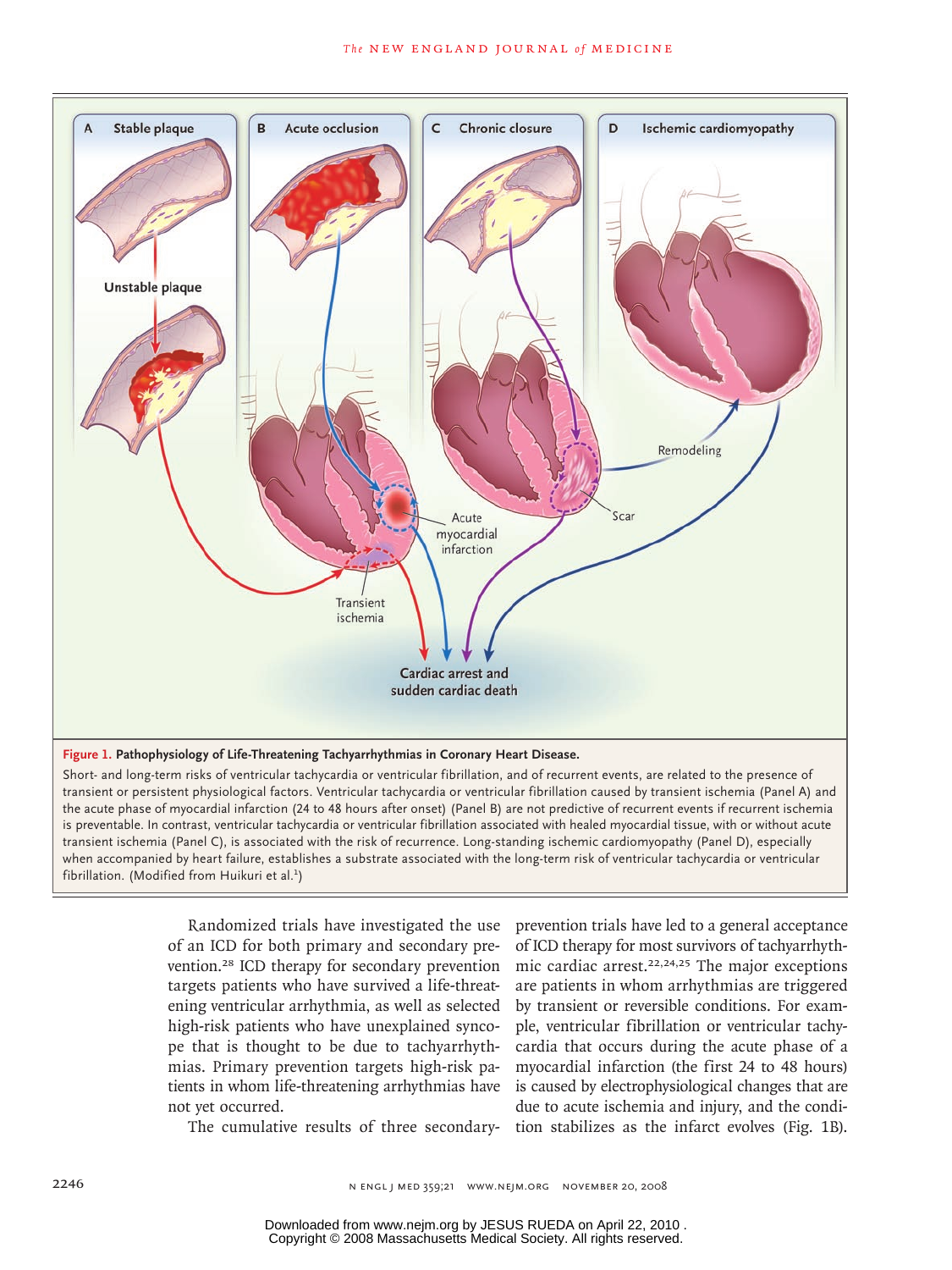Such arrhythmias do not predict future arrhythmic events and are not an indication for implantation of an ICD.<sup>29</sup>

#### PRIMARY PREVENTION OF SUDDEN DEATH after Myocardial Infarction

In contrast to the fairly clear role of ICD therapy for secondary prevention, the optimal approach to the appropriate selection of patients for primary prevention has been more difficult to define. Several major trials, including the Multicenter Automatic Defibrillator Implantation Trial (MADIT),<sup>17</sup> the Multicenter Unsustained Tachycardia Trial (MUSTT),<sup>23</sup> the Multicenter Automatic Defibrillator Implantation Trial II (MADIT II),26 the Sudden Cardiac Death in Heart Failure Trial (SCD-HeFT) (ClinicalTrials.gov number, NCT00000609),<sup>27</sup> and the Defibrillator in Acute Myocardial Infarction Trial (DINAMIT),<sup>30</sup> have addressed this issue (see Table 1 for summaries of individual trials, and the Supplementary Appendix, available with the full text of this article at www.nejm.org, for further details). Although the results of most of these studies have confirmed a significant benefit of ICD therapy, these trials, especially MADIT II and SCD-HeFT, had broad enrollment criteria, with limited stratification of the study populations, and have shown relatively small absolute improvements in the outcomes (Table 1).

In 2005, the Centers for Medicare and Medicaid Services (CMS) estimated that as many as 500,000 Medicare beneficiaries might be eligible for an ICD on the basis of the available trial criteria, at a cost of \$30,000 per case.<sup>31</sup> These estimates, and the challenge of predicting individual risk, have led to concerns that ICDs may be used too broadly and perhaps in some subgroups for which the actual benefit from therapy will be very modest.

According to current CMS policy, ICD therapy is approved for patients who have ejection fractions of 35% or less, ambient episodes of nonsustained ventricular tachycardia, and inducible ventricular tachycardia. These criteria are based on data from MADIT<sup>17</sup> and MUSTT<sup>23</sup> (Table 1). In addition, ICDs are approved for patients with ejection fractions of 30% or less and for those who have New York Heart Association (NYHA) class II or III heart failure with ejection fractions

| Trial                              | Defined Entry Criteria                                                                                                                                                                                                                                                                                                                                                                                                                                                                                                                                                                                                                                                                                                                                                |                 | Time from Qualifying MI                         | of Enrolled Patients<br>Ejection Fraction  | All-Cause<br>Mortality            |    | Mortality with ICD<br>Reduction in<br>Therapy |
|------------------------------------|-----------------------------------------------------------------------------------------------------------------------------------------------------------------------------------------------------------------------------------------------------------------------------------------------------------------------------------------------------------------------------------------------------------------------------------------------------------------------------------------------------------------------------------------------------------------------------------------------------------------------------------------------------------------------------------------------------------------------------------------------------------------------|-----------------|-------------------------------------------------|--------------------------------------------|-----------------------------------|----|-----------------------------------------------|
|                                    |                                                                                                                                                                                                                                                                                                                                                                                                                                                                                                                                                                                                                                                                                                                                                                       | Entry Criterion | Actual                                          |                                            | Group Group<br>Control ICD        |    | Relative Absolute                             |
|                                    |                                                                                                                                                                                                                                                                                                                                                                                                                                                                                                                                                                                                                                                                                                                                                                       |                 |                                                 | $\frac{1}{\sqrt{6}}$                       | $%$ of patients                   |    | % reduction                                   |
| MADIT (2-yr analysis)              | ducible VT not suppressed by intravenous<br>EF ≤35%, previous MI, nonsustained VT, in-<br>administration of antiarrhythmic agents                                                                                                                                                                                                                                                                                                                                                                                                                                                                                                                                                                                                                                     | $\geq$ 3 wk     | ≥6 mo in 75% of cases                           | $26 + 7$                                   | 13<br>32                          | 59 | $\overline{a}$                                |
| MUSTT (5-yr analysis) <sup>+</sup> | EF ≤40%, previous MI, nonsustained VT,<br>inducible VT                                                                                                                                                                                                                                                                                                                                                                                                                                                                                                                                                                                                                                                                                                                | Not defined     | ≥3 yr in 49% of cases<br>21 mo in 16% of cases; | Median, 30 (interquartile<br>range, 21-35) | 24<br>55                          | 58 | 31                                            |
| MADIT II (2-yr analysis)           | EF ≤30%, previous MI                                                                                                                                                                                                                                                                                                                                                                                                                                                                                                                                                                                                                                                                                                                                                  | $\geq 1$ mo     | ≥6 mo in 88% of cases                           | $23 + 5$                                   | $\overline{16}$<br>22             | 28 | 9                                             |
| SCD-HeFT (5-yr analysis)           | EF ≤35%, NYHA class II or III congestive heart<br>failure due to coronary heart disease or<br>nonischemic cardiomyopathy                                                                                                                                                                                                                                                                                                                                                                                                                                                                                                                                                                                                                                              | Not defined     | Median, 4.3 yr                                  | Median, 25 (interquartile<br>range, 20-30) | 29<br>36                          | 23 |                                               |
|                                    | DINAMIT (2.5-yr analysis) EF ≤35%, recent MI, abnormal HRV                                                                                                                                                                                                                                                                                                                                                                                                                                                                                                                                                                                                                                                                                                            | $6-40$ days     | Mean, 18 days                                   | $28 + 5$                                   | $\overline{0}$<br>$\overline{17}$ | I  | I                                             |
|                                    | * Plus-minus values are means ±SD. DINAMIT denotes Defibrillator in Acute Myocardial Infarction Trial, <sup>90</sup> EF ejection fraction, HRV heart-rate variability, MADIT Multicenter Automatic<br>Defibrillator Implantation Trial, <sup>17</sup> MADIT II Multicenter Automatic Defibrillator Implantation Trial II, <sup>26</sup> MI myocardial infarction, MUSTT Multicenter Unsustained Tachycardia Trial, <sup>23</sup><br>t For the MUSTT results listed here, all-cause mortality and relative and absolute risk reductions are for the group that received antiarrhythmic treatment based on electrophysiological<br>NYHA New York Heart Association, SCD-HeFT Sudden Cardiac Death in Heart Failure Trial, <sup>27</sup> and VT ventricular tachycardia. |                 |                                                 |                                            |                                   |    |                                               |

n engl j med 359;21 www.nejm.org november 20, 2008 2247

guidance, as compared with the ICD subgroup, in most of whom drug therapy failed, as assessed by electrophysiological testing.

electrophysiological testing.

Δ

Copyright © 2008 Massachusetts Medical Society. All rights reserved. Downloaded from www.nejm.org by JESUS RUEDA on April 22, 2010 .

Table 1.

**Table 1. Summary of Major Randomized Trials of ICD Therapy for Primary Prevention of Sudden Death after Myocardial Infarction.\***

Summary of Major Randomized Trials of ICD Therapy for Primary Prevention of Sudden Death after Myocardial Infarction."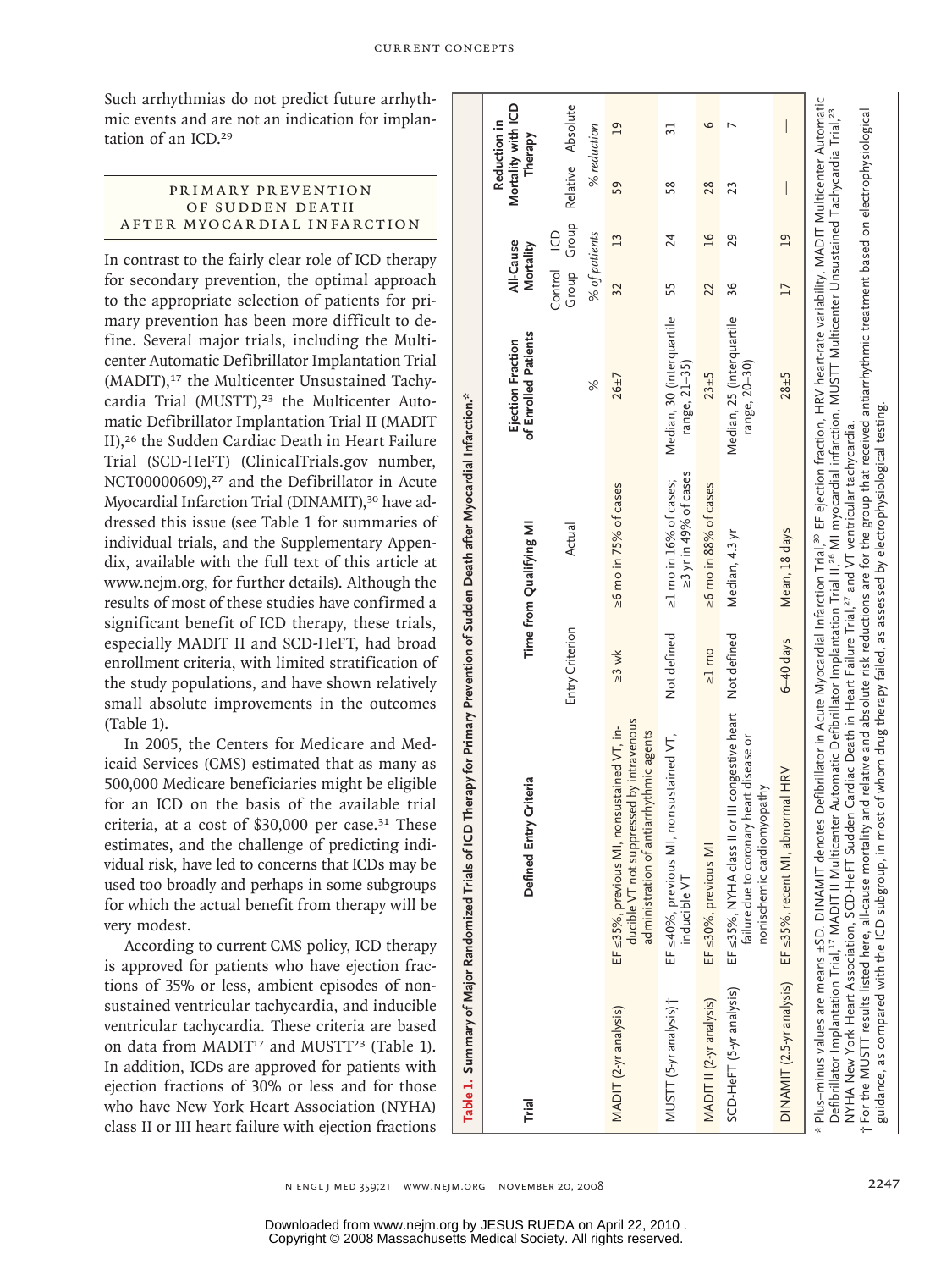

**Figure 2. Ejection Fractions of Subjects Enrolled in the ICD Trials.**

The figure shows defined entry criteria for ejection fraction (EF) and EFs of led in ICD trials. Each of these four primary preven ambulatory monitor, EPS electrophysiological study, and HF heart failure. rolled in the trials (gray boxes). In each study, the EF subgroup that dominated enrollment (solid blue boxes [mean ±SD for MADIT and MADIT II had a qualifying EF cutoff (green circles), above which patients were not enand median and interquartile ranges for MUSTT and SCD-HeFT]) received a measurable benefit from ICD therapy, whereas those whose EF extended a measurable benefit from the andapt, whereas those whose **ET** extended to the upper limit of entry criterion (striped blue boxes) were underrepresubjects enrolled in ICD trials. Each of these four primary prevention trials sented, received no benefit, or received an uncertain benefit. AM denotes

> of 35% or less. These criteria are based on data from MADIT II<sup>26</sup> and SCD-HeFT,<sup>27</sup> respectively. In all these cases, implantation of an ICD is approved only after 40 days or more have elapsed from the time of the myocardial infarction, on the basis of data from DINAMIT.<sup>30</sup>

> The available practice guidelines, although substantially similar to the CMS criteria, differ in some specifics. The 2006 Guidelines for Management of Patients with Ventricular Arrhythmias and the Prevention of Sudden Cardiac Death from the American College of Cardiology, the American Heart Association, and the European Society of Cardiology<sup>29</sup> use ranges of ejection fraction to define the limits for consideration of ICD therapy. They set the upper limit of the ejection fraction in a range of 30 to 35% among patients who do not have heart failure and in a range of 30 to 40% among patients with NYHA class II or III heart failure. Patients in both categories qualify for implantation 40 days or more after a myocardial infarction. The 2008 Guidelines for Device-Based Therapy of Cardiac Rhythm Abnormalities from the American College of Cardiology, the American Heart Association, and the

the specific ejection-fraction limits used in the major ICD studies, avoiding ranges but also adhering to the 40-day rule.

## SELECTION OF PATIENTS for Primary Prevention

The ICD trials showed a benefit of ICD implantation for high-risk patients who have had a myocardial infarction. However, they did not define specific criteria for the use of ICDs in individual patients or in subgroups. Neither the CMS criteria nor the practice guidelines are able to provide a clear consensus about the way in which the data should be applied selectively, on the basis of the characteristics of the individual patient. The following discussion outlines some of the factors that should be taken into consideration in the selection of patients for ICD therapy.

#### **Ejection Fraction**

The one entry criterion that is common to all of the ICD studies is a qualifying ejection fraction. Each of the trials used a single ejection-fraction threshold, most often 35%, with a range of 30 to 40% (Table 1). However, the differences between the entry criteria and the mean or median values for patients who were actually enrolled in the trial were large (7 to 10%) (Table 1 and Fig. 2). Yet it is the upper limit that is the basis for current treatment recommendations. For example, in SCD-HeFT, the ejection-fraction threshold for entry into the trial was 35%, but the enrolled patients had a median ejection fraction of 25%, with an interquartile range of 20 to 30%. A subgroup analysis of participants who had ejection fractions higher than 30% suggested no benefit from ICD therapy. A similar trend was seen in the MADIT and MADIT II study populations.<sup>17,26,33</sup>

#### **Heart Failure**

Heart Rhythm Society<sup>32</sup> adhere more closely to among patients enrolled in MADIT II.<sup>36</sup> Thus, if A history of heart failure influences the likelihood that a patient will benefit from ICD therapy.33-35 Whereas SCD-HeFT was designed to study ICD therapy in patients with stable NYHA class II or III heart failure, MADIT II required only a low ejection fraction and did not require the presence of clinical heart failure for enrollment. Nonetheless, hospitalization for episodic heart failure was a strong indicator of future ICD use and of death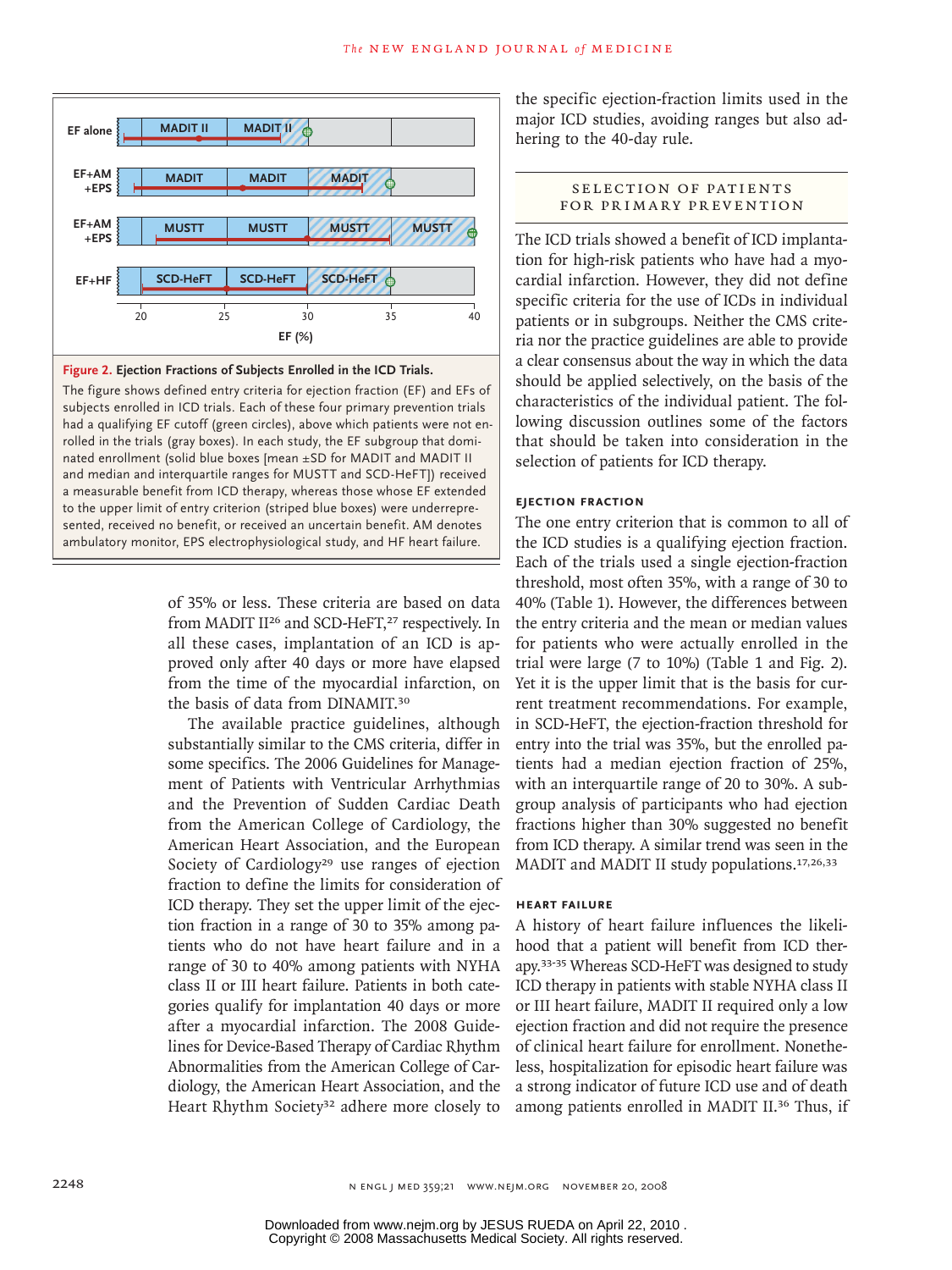implantation of an ICD is questioned because the ejection fraction is in the range of uncertainty (Fig. 2), a history of heart failure tips the scale in favor of ICD therapy.

#### **QRS duration**

In a subgroup analysis from MADIT II, a prolonged duration of the QRS interval on the electrocardiogram was associated with a benefit from ICD therapy, whereas a normal duration of the QRS interval was associated with an uncertain benefit (if any).26 The first set of ICD indications approved by the CMS after the MADIT II criteria were published included a QRS duration of 120 msec or more.<sup>31</sup> Subsequently, this criterion was removed from the CMS approval policy on the basis of the results of SCD-HeFT<sup>27</sup> and a reassessment of the predictive value of the QRS duration.<sup>37</sup> It is nonetheless reasonable to take a prolonged duration of the QRS complex into account in making decisions about the treatment of individual patients (Fig. 2).

#### **Time-Dependent Benefit**

All of the patients in MADIT and MADIT II, and almost all of those in MUSTT, were enrolled more than 3 weeks after they had had a myocardial infarction (Table 1). The DINAMIT trial<sup>30</sup> specifically addressed the potential benefit of ICD implantation in patients with a reduced ejection fraction in the early period after a myocardial infarction. Patients were randomly assigned to a study group 6 to 40 days after a myocardial infarction, with a mean interval of 18 days between the myocardial infarction and enrollment. Despite the higher risk of sudden death from cardiac causes in the early period after a myocardial infarction, there was no reduction in all-cause mortality in the group that received an ICD.

One possible explanation of the results from DINAMIT is that the prognostic value of an ejection fraction depends on when it is measured. The DINAMIT study population had a mean (±SD) ejection fraction (28±5%) that was similar to the mean ejection fraction in the other primaryprevention trials. However, some patients with early left ventricular dysfunction may have partial or complete recovery of function when they are restudied at 7 months, particularly if they receive acute reperfusion therapy.38 This issue awaits clarification from additional research.

Physicians are also commonly confronted with family members.

the need to decide whether a patient who meets indication criteria for ICD therapy many months or years after a myocardial infarction is still considered a candidate for implantation of an ICD, even though he or she has had no events for a substantial length of time. Subgroup analyses from the ICD trials suggest that there is an increased benefit at 3, 4, or more years after a myocardial infarction,26,27,39 probably because the risk of arrhythmia may increase over time as a result of progressive remodeling and its hemodynamic consequences (Fig. 1D). Accordingly, a long interval from the most recent myocardial infarction should not preclude consideration of ICD therapy.

#### **Coexisting Conditions and Age**

Patients who have serious coexisting conditions and an expected survival of 1 year or less and patients with NYHA class IV heart failure are not considered candidates for ICD therapy according to both practice guidelines and current CMSapproved indications. Patients with heart failure who have moderate-to-severe renal dysfunction have a very poor prognosis, regardless of whether they receive an ICD.40 Studies suggest that such patients do not have a survival benefit from ICDs.36,41 The effect of other coexisting conditions (e.g., chronic lung disease and cancer) has not been systematically studied.

Age limits for ICD therapy are not specified in the practice guidelines or by the CMS. The majority of patients who were enrolled in the trials of ICD therapy after a myocardial infarction were between 60 and 70 years of age at entry. On the basis of life-table data for 2004 in the United States, the average number of additional years of life expected for people who reach the age of 70 years is 15.1, and the average number for people who reach the age of 80 is  $9.1<sup>42</sup>$  Although participants in ICD trials are not likely to be representative of people in the general elderly population, an analysis from MADIT II suggests that patients 75 years of age or older are no less likely to have a survival benefit from an ICD than younger patients.43 Age limitations for ICD implantation should be considered in the context of coexisting conditions and the quality of life of the candidate, with recommendations individualized through discussions with the patient and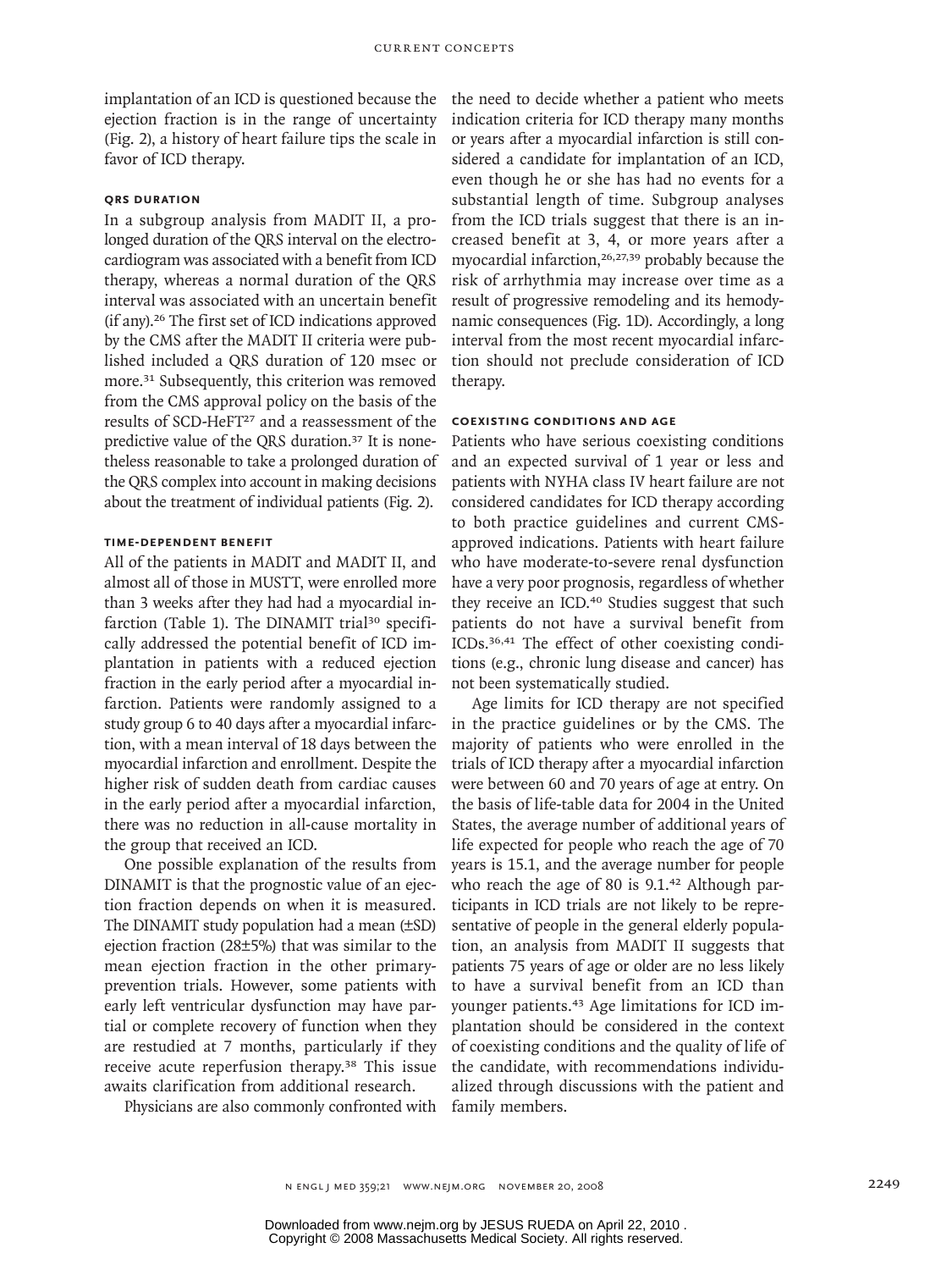#### **Other Considerations**

Implantation of an ICD is a minor surgical procedure that is accompanied by a small risk of surgical complications, primarily bleeding, infection, and vascular lacerations or cardiac perforations. The reported incidence of procedure-related complications does not substantially affect the expected benefit of the device for appropriate candidates. However, the risk of surgery should be taken into consideration when patients with marginal indications are referred for ICD therapy and in the rare circumstances when there are increased risks of bleeding or infection as a result of concomitant bleeding diatheses or immunodeficient states.

During long-term follow-up, optimal treatment requires coordination between the patient's primary physicians (generalists, internists, and cardiologists) and the electrophysiologist.<sup>44</sup> The requirement for repeated routine and event-related downloading of the information from the ICD is an inconvenience, rather than a risk, but compliance is important for long-term management of the device and for patient safety. Remote-monitoring technology is likely to alleviate much of this inconvenience.

A malfunction of the ICD can be life-threatening and may require replacement of the pulse generator or leads.45,46 However, because device malfunction is infrequent, and because some types of malfunction can be tracked or modified by reprogramming, the possibility of future malfunction should not influence the decision about whether to implant an ICD. Efforts to reduce the risk of complications resulting from malfunction of the device should include improved detection of malfunction by means of better surveillance methods,<sup>45</sup> communication of information to physicians and patients by manufacturers and the Food and Drug Administration, and clear definition of the indications for early replacement of devices or leads.46 Decisions about elective replacement of the ICD are complex and should be guided by an electrophysiologist, in consultation with the treating physician and the patient.

# Areas of Uncertainty

The decision to proceed with the implantation of an ICD requires consideration of the clinical-trial criteria, the society guidelines, and CMS policies; consideration of all these factors must be modulated by an understanding of the issues discussed above and by clinical judgment. Unfortunately, there is no established approach for synthesizing the various elements of the risk of sudden death and the benefit of ICD therapy for the individual patient. Although recent analyses from MADIT II<sup>36</sup> and MUSTT<sup>47</sup> describe scoring systems that could be used for risk stratification, these algorithms

| Table 2. Variables That May Increase the Strength of the ICD Indication Based on Ejection Fraction.* |                                      |                                     |                                                            |          |  |  |  |
|------------------------------------------------------------------------------------------------------|--------------------------------------|-------------------------------------|------------------------------------------------------------|----------|--|--|--|
| <b>Modifier of EF</b>                                                                                | Increase in Strength of Indication   |                                     |                                                            |          |  |  |  |
|                                                                                                      | $EF \le 25\%$<br>(strong indication) | EF 26%-35%<br>(variable indication) | EF > 35%<br>(no indication or no<br>data available)        |          |  |  |  |
|                                                                                                      |                                      | EF 26%-30%                          | EF 31%-35%<br>(probable indication) (uncertain indication) |          |  |  |  |
| Heart failure                                                                                        | Uncertain                            | Likely                              | Uncertain                                                  | Unknown  |  |  |  |
| Ambient nonsustained VT;<br>induced VT+                                                              | Possible                             | Likely                              | Probable                                                   | Possible |  |  |  |
| ORS interval ≥0.12 sec                                                                               | Possible                             | Likely                              | Possible                                                   | Unknown  |  |  |  |
| Deteriorating EF over time                                                                           | Uncertain                            | Possible                            | Likely                                                     | Probable |  |  |  |

\* Data on ejection-fraction (EF) indicators and other variables are derived from data in published randomized trials of ICDs.17,23,26,27,30 EF indication is based on EF measured more than 2 weeks after a myocardial infarction. Classifications of added value modifiers of EF data are as follows: likely refers to strong support from subgroup data; probable, to support from subgroup data or other sources; possible, to limited support from subgroup data; uncertain, to equivocal or unlikely support from subgroup data or other sources; unknown, to the lack of available data. The values assigned to the modifiers are intended as guides to decision making and are the author's opinion derived from subgroup analyses of published trials and other sources of risk data. They do not necessarily align exactly with practice guidelines and are subject to modification as new clinical research dictates in the future.

† Induced ventricular tachycardia (VT) refers to VT induced by programmed electrical stimulation.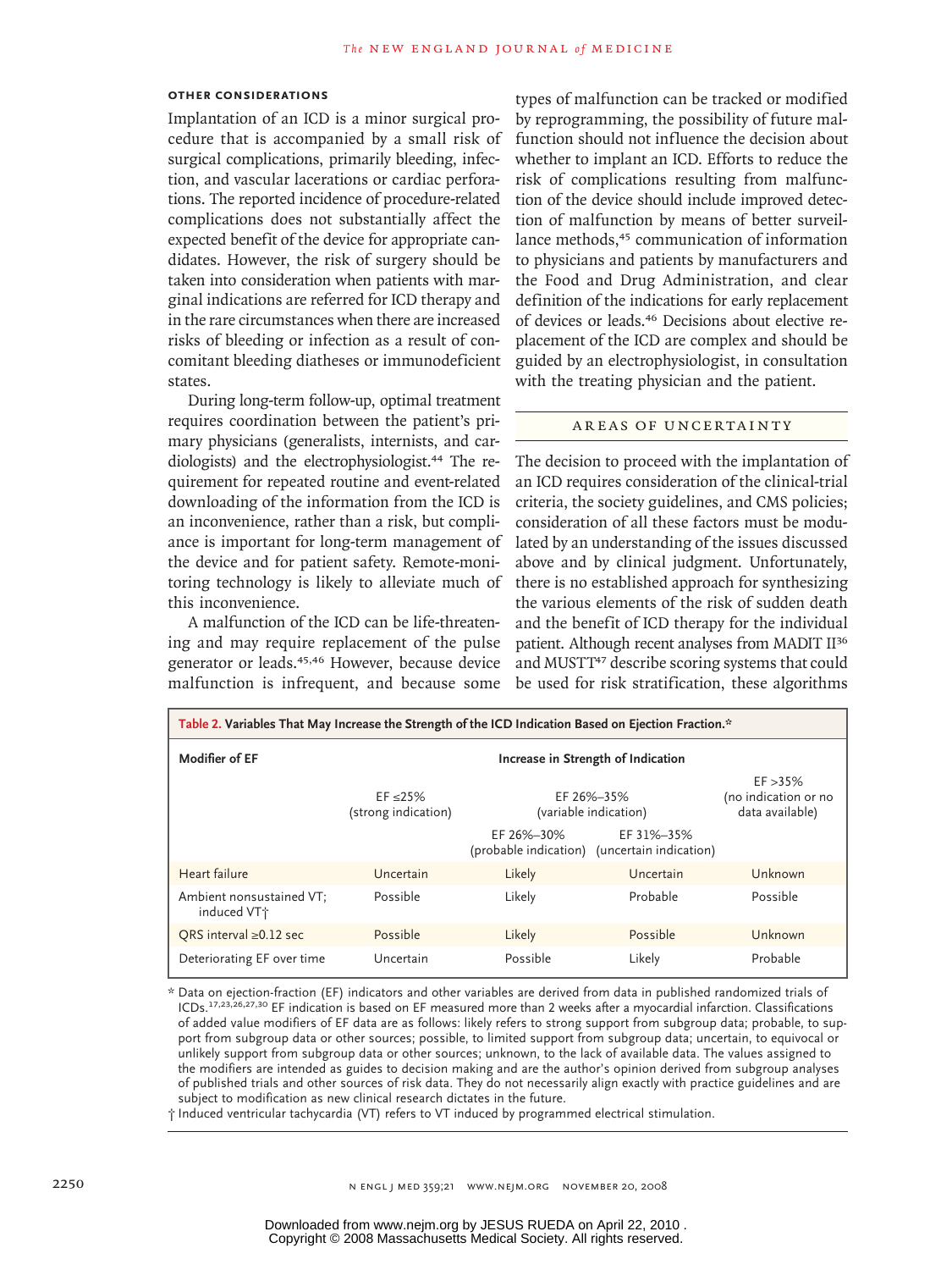have not been prospectively validated and can serve only as partial guides to clinical decision making.

One area of uncertainty is the reliability of the measurement of the ejection fraction. Although there are methods available for quantitating echocardiographic, nuclear, or angiographic estimates of the ejection fraction, the use of such methods in clinical practice is limited. In fact, many reported ejection fractions are visual estimates, which are subject to bias and reader error. If we are to use the ejection fraction as the major objective criterion for ICD implantation, we will need better methods and practice standards to provide uniform measurements.

We also lack sufficient information about the evolution of the ejection fraction over time and the way in which this influences risk. The interval between myocardial infarction and study enrollment varied widely among patients in the ICD trials (except in DINAMIT). In addition, the interval between myocardial infarction and measurement of the ejection fraction was not uniform. Thus, the optimal time for measurement of the ejection fraction is uncertain. Until further data are available, patients with initially marginal indications for ICD therapy in whom the ejection fraction deteriorates over time should be considered for ICD therapy, especially if they have other risk factors (Table 2).

Efforts to identify additional measures of risk with independent or additive predictive power are under way. These include techniques such as microvolt T-wave alternans<sup>48</sup> and magnetic resonance imaging with the use of contrast material to define the anatomy of the infarct,<sup>49,50</sup> as well as measures of QT variability,<sup>51</sup> derivatives of measures of heart-rate variability,<sup>52-54</sup> and studies of familial clustering of sudden death as the first clinical expression of coronary artery disease<sup>55-57</sup> and the possible value of genetic risk profiling.<sup>58</sup> With the possible exception of T-wave alternans testing, which some practitioners have adopted as a means of further risk stratification, these measures are all in their infancy with respect to their application in clinical practice.

#### Recommendations

Because of the limitations of the available data and current guidelines, the selection of patients to receive an ICD for primary prevention is not uniform in clinical practice.59,60 A reasonable approach is to begin with an assessment of the ejection fraction and then consider the modifying factors discussed above (Table 2).

Patients with ejection fractions higher than 35% after a myocardial infarction are not currently considered to be candidates for ICD implantation. Although one of the studies did set an ejection-fraction threshold of 40%,<sup>23</sup> there was no suggested benefit for patients with ejection fractions higher than 35%. For patients with ejection fractions in the range of 30 to 40%, a reassessment of ventricular function every 6 to 12 months is prudent.

For patients with ejection fractions between 25 and 35%, additional factors should be considered. Within this range, there is some evidence of greater benefit among patients with ejection fractions that are closer to 25%, and less, if any, benefit for those with ejection fractions closer to 35%. Modifying factors include symptomatic heart failure or a history of heart failure, documented nonsustained or inducible ventricular tachycardia, and a prolonged duration of the QRS interval (Table 2). For patients with none of these modifying factors, implantation of an ICD may be deferred, particularly when the ejection fraction is in the range of 30 to 35%. Decision making involving patients in this category should include a discussion with the patient and his or her referring physician to gauge their preferences. Finally, patients with ejection fractions of 25% or less should generally be considered suitable candidates, even in the absence of the modifying factors.

As noted above, patients with NYHA class IV heart failure were not included in the major trials and are not considered to meet standard criteria for implantation of an ICD. Candidates for heart transplantation may receive an ICD in order to reduce the risk that sudden death will occur during the time the patient is awaiting a donor heart. Some patients with relatively stable, early class IV heart failure may also be considered for ICD therapy, usually in combination with resynchronization pacing, but patients with unstable class IV heart failure are typically hospitalized for more urgent heart transplantation, support with a ventricular assist device, or palliative care.

These principles are tempered by consideration of the overall clinical picture. In order to be suitable candidates, patients over the age of 75 years,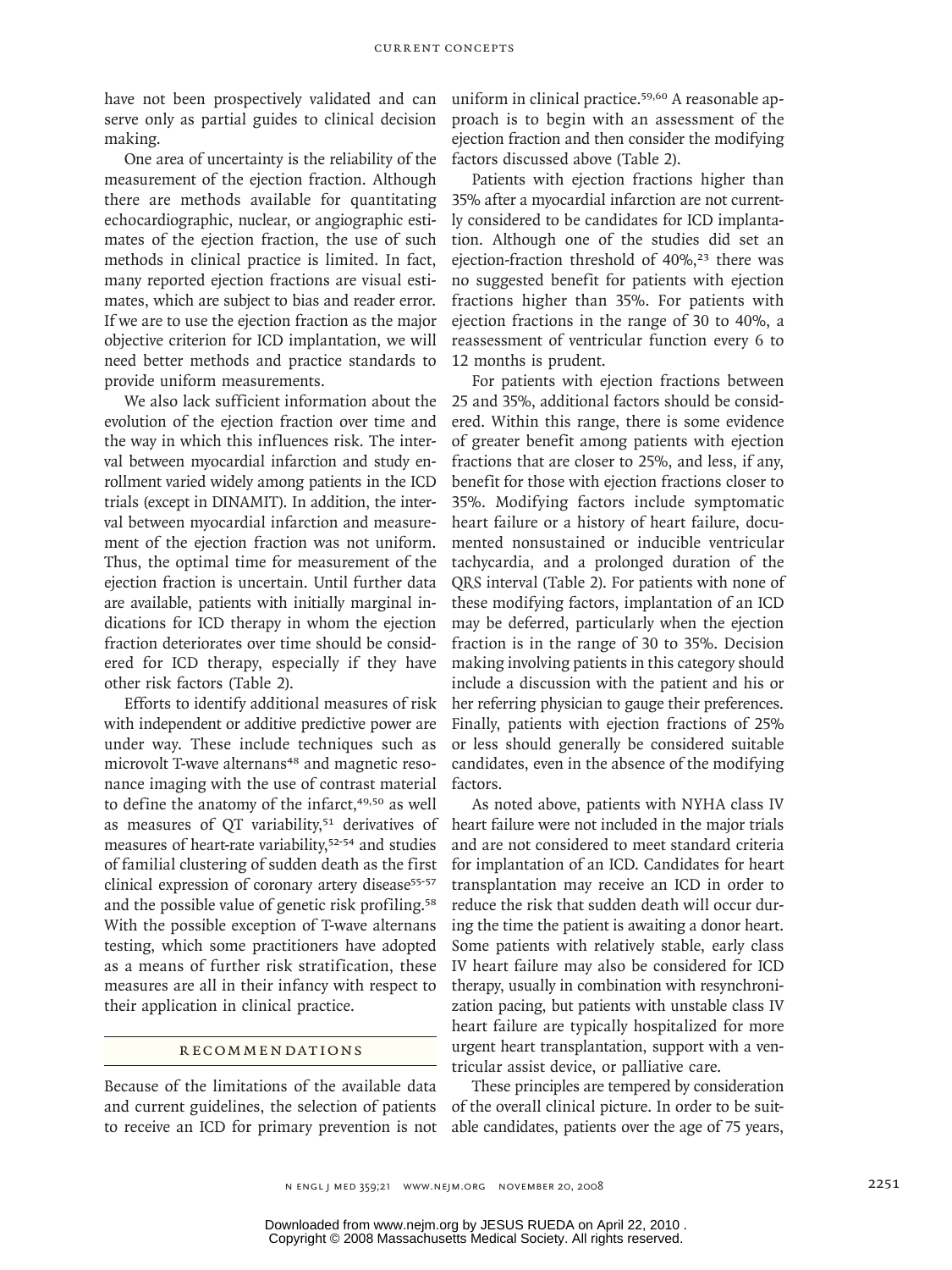and especially those over the age of 80, must have no other life-limiting coexisting condition and should be in reasonably robust physical condition (to the extent that their heart condition allows) and have normal or near-normal cognition. Patients with poorly controlled bleeding diatheses, systemic immunosuppression, or persistent compliance problems should be considered on an individual basis but may not be appropriate candidates for ICD therapy. In all of these cases, a detailed discussion of the issues with the patient and his or her referring physician is an essential part of appropriate care.

These recommendations are provisional and are likely to change as more information becomes available. Additional objective stratifying criteria are needed and are likely to emerge from further research. In the meantime, ICD therapy should be neither denied nor overextended while we are

awaiting better evidence-based algorithms. Physicians familiar with the current criteria and their limitations are in the best position to exercise reasonable judgment. Patients should be advised of the issues involved and included in the discussion of the appropriateness of ICD implantation for them.

Supported in part by a grant from the Leducq Foundation (Network on Sudden Cardiac Death) and by the American Heart Association Chair in Cardiovascular Research at the University of Miami Miller School of Medicine.

Dr. Myerburg reports receiving consulting fees from Boston Scientific, Procter & Gamble, GlaxoSmithKline, and Sanofi-Aventis and lecture fees from Boston Scientific, General Electric, Medtronic, and St. Jude Medical. Dr. Myerburg is president of the Cardiac Arrhythmias Research and Education (CARE) Foundation, a nonprofit organization that has received educational grants from Boston Scientific, Medtronic, and Procter & Gamble; he receives no personal income from CARE Foundation–related activities. No other potential conflict of interest relevant to this article was reported.

#### **References**

**1.** Huikuri HV, Castellanos A, Myerburg RJ. Sudden death due to cardiac arrhythmias. N Engl J Med 2001;345:1473-82.

**2.** Myerburg RJ, Castellanos A. Cardiac arrest and sudden cardiac death. In: Libby P, Bonow RO, Mann DL, Zipes DP, eds. Braunwald's heart disease. 8th ed. Philadelphia: Saunders Elsevier, 2008:933-74. **3.** Mukharji J, Rude RE, Poole WK, et al. Risk factors for sudden death after acute myocardial infarction: two-year follow-up. Am J Cardiol 1984;54:31-6.

**4.** The Multicenter Postinfarction Research Group. Risk stratification and survival after myocardial infarction. N Engl J Med 1983;309:331-6.

**5.** Ross AM, Coyne KS, Moreyra E, et al. Extended mortality benefit of early postinfarction reperfusion. Circulation 1998; 97:1549-56.

**6.** Solomon SD, Zelenkofske S, McMurray JJV, et al. Sudden death in patients with myocardial infarction and left ventricular dysfunction, heart failure, or both. N Engl J Med 2005;352:2581-8. [Erratum, N Engl J Med 2005;353:744.]

**7.** Braunwald E. Shattuck Lecture — Cardiovascular medicine at the turn of the millennium: triumphs, concerns, and opportunities. N Engl J Med 1997;337:1360-9. **8.** Pfeffer MA, Braunwald E. Ventricular remodeling after myocardial infarction: experimental observations and clinical implications. Circulation 1990;81:1161-72.

**9.** Pfeffer MA, Braunwald E, Moyé LA, et al. Effect of captopril on mortality and morbidity in patients with left ventricular dysfunction after myocardial infarction: results of the Survival and Ventricular Enlargement trial. N Engl J Med 1992;327: 669-77.

**10.** Bigger JT Jr, Fleiss JL, Kleiger R, Miller

JP, Rolnitzky LM. The relationships among ventricular arrhythmias, left ventricular dysfunction, and mortality in the 2 years after myocardial infarction. Circulation 1984;69:250-8.

**11.** The Cardiac Arrhythmia Pilot Study (CAPS) Investigators. Effects of encainide, flecainide, imipramine and moricizine on ventricular arrhythmias during the year after acute myocardial infarction: the CAPS. Am J Cardiol 1988;61:501-9.

**12.** The Cardiac Arrhythmia Suppression Trial (CAST) Investigators. Preliminary report: effect of encainide and flecainide on mortality in a randomized trial of arrhythmia suppression after myocardial infarction. N Engl J Med 1989;321:406-12.

**13.** Echt DS, Liebson PR, Mitchell LB, et al. Mortality and morbidity in patients receiving encainide, flecainide, or placebo: the Cardiac Arrhythmia Suppression Trial. N Engl J Med 1991;324:781-8.

**14.** Julian DG, Camm AJ, Frangin G, et al. Randomised trial of effect of amiodarone on mortality in patients with left-ventricular dysfunction after recent myocardial infarction: EMIAT. Lancet 1997;349:667-74. [Errata, Lancet 1997;349:1180, 1776.]

**15.** Cairns JA, Connolly SJ, Roberts R, Gent M. Randomised trial of outcome after myocardial infarction in patients with frequent or repetitive ventricular premature depolarisations: CAMIAT. Lancet 1997;349:675-82. [Erratum, Lancet 1997; 349:1776.]

**16.** Zipes DP, Roberts D. Results of the international study of the implantable pacemaker cardioverter-defibrillator: a comparison of epicardial and endocardial lead systems. Circulation 1995;92:59-65.

**17.** Moss AJ, Hall WJ, Cannom DS, et al. Improved survival with an implanted defibrillator in patients with coronary disease at high risk for ventricular arrhythmia. N Engl J Med 1996;335:1933-40.

**18.** Buxton AE, Marchlinski FE, Flores BT, Miller JM, Doherty JU, Josephson ME. Nonsustained ventricular tachycardia in patients with coronary artery disease: role of electrophysiologic study. Circulation 1987;75:1178-85.

**19.** Wilber DJ, Olshansky B, Moran JF, Scanlon PJ. Electrophysiological testing and nonsustained ventricular tachycardia: use and limitation in patients with coronary artery disease and impaired ventricular function. Circulation 1990;82:350-8. **20.** Bourke JP, Richards DAB, Ross DL, Wallace EM, McGuire MA, Uther JB. Routine programmed electrical stimulation in survivors of acute myocardial infarction for prediction of spontaneous ventricular tachyarrhythmias during follow-up: results, optimal stimulation protocol and cost-effective screening. J Am Coll Cardiol 1991;18:780-8.

**21.** Bigger JT. Prophylactic use of implanted cardiac defibrillators in patients at high risk for ventricular arrhythmias after coronary-artery bypass graft surgery. N Engl J Med 1997;337:1569-75.

**22.** The Antiarrhythmics versus Implantable Defibrillators (AVID) Investigators. A comparison of antiarrhythmic-drug therapy with implantable defibrillators in patients resuscitated from near-fatal ventricular arrhythmias. N Engl J Med 1997; 337:1576-83.

**23.** Buxton AE, Lee KL, Fisher JD, Josephson ME, Prystowsky EN, Hafley G. A randomized study of the prevention of sudden death in patients with coronary artery disease. N Engl J Med 1999;341:1882-90. [Erratum, N Engl J Med 2000;342:1300.]